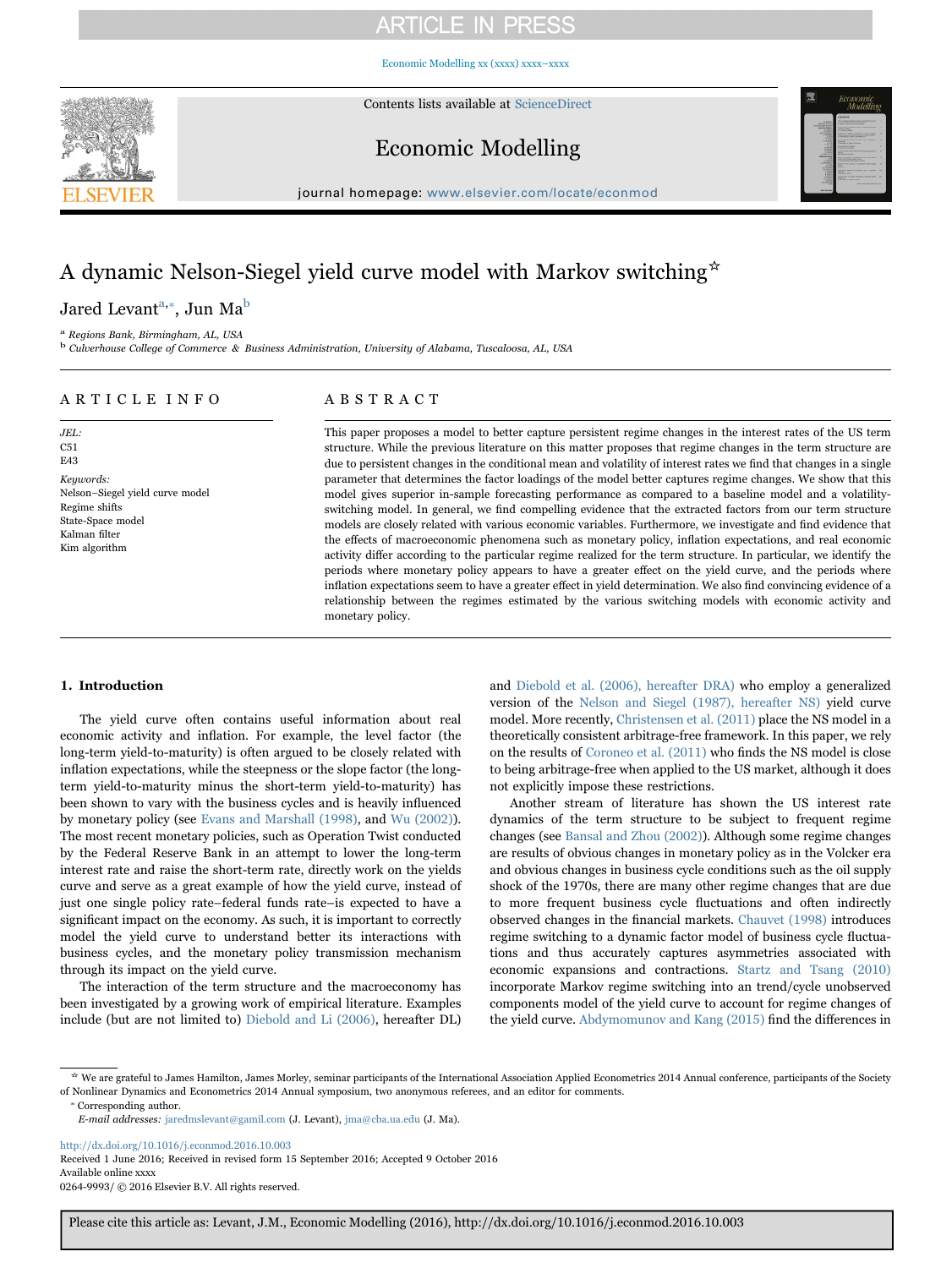the term spread across regimes is explained through the term premia rather than expectations of future short rates. Capturing regime changes in order to model the dynamic movements of the yield curve more accurately is becoming a growing source of investigation in the term structure literature as seen in Xiang and Zhu (2013) and Hevia et al. (2015). In particular, our paper differs from Hevia et al. (2015) in a number of important dimensions. First, Hevia et al. (2015) did not report the estimation results of the model with Markov-switching volatility while we find such a model provides important insights for modeling the yields curve. We also conducted statistical exercises to account for the Davies' nusance parameter issue in efforts to formally test for the significance of the Markov-switching model relative to the baseline no-switching model (Section 4.5), which Hevia et al. did not attempt to do. Finally, we document the important connections between the regime switchings and macroeconomic indicators using logit models in Section 4.6. In sum, our work made a number of important contributions that are outside the scope of Hevia et al. (2015).

In this paper, we model the parameter instability in the term structure and relate the regime switching to economic fundamentals by applying a Markov-switching component to the factor loading parameter which controls the influence of the slope and curvature yield factors on yields. As mentioned previously, the literature has related the slope factor to monetary policy. Also, it has been shown that the curvature factor is heavily influenced by monetary policy as well (see Dewachter and Lyrio (2008) and Bekaert et al. (2010)). In the extant literature, concerning the factor loading parameter, this parameter has been primarily utilized in improving the forecasting ability of the NS model (see Svensson (1995)), Christensen et al. (2009), Koopman et al. (2010)). By assuming the factor loading parameter follows a two-state Markov-process we are able to improve the forecasting ability of the NS model while gaining insight into regime changes of the term structure through the macroeconomic fundamental variables, inflation expectations and monetary policy. Recently, Yu and Salyards (2009) and Yu and Zivot (2011) apply a dynamic NS model to modeling corporate bond yields and they find that the optimal factor loading parameter, changes as one goes from modeling investment to speculative grade bonds. Their results corroborate our findings in general.

We contribute to the literature by introducing and thoroughly evaluating regime-switching factor loadings and regime-switching volatility in the dynamic Nelson-Siegel model. In our models, regimes are characterized by a latent Markov switching component—the fourth latent factor. We apply a Markov switching component to the loading parameters of the factors as well as the factors' volatility. Comparisons between the models are made by presenting goodness-of-fit statistics and AIC/BIC values. We also implement the Likelihood Ratio (LR) tests to investigate if our models are statistically different from the baseline linear DL model. Although both models are found to be statistically different from the baseline model, the root mean square error (RMSE) analysis shows the model with the loading parameter switching yields the smallest RMSE across the short, medium, and long maturity ranges and in terms of overall fit. This model also gives the minimum AIC/BIC values of all models under consideration.

In light of recent discussions about potential interactions between the interest rates factors and the macro-economy, we investigate the relationship between the extracted factors from our DNS models and the observed macroeconomic variables. We find that our interest rate factors, which are extracted separately from the macroeconomic variables, are closely related with the macro-economy. Specifically, we find the level factor is strongly correlated with the inflation expectation, and the slope factor appears to be counter-cyclical, which is consistent with the finding by Wu (2002) that the slope factor is related with monetary policy. Furthermore, in the regime-switching DL model we find that the loading of the slope factor on the yield curve is larger during recessions than expansions. This seems to suggest an asymmetric effect of the monetary policy on the yield curve over business cycles.

This paper is organized as follows. Section 2 describes the baseline dynamic Nelson-Siegel model and the regime-switching DNS model. Section 3 describes the data. Section 4 presents and discusses the estimation results. Section 5 concludes. Appendices discuss the estimation procedure via Kalman filter (KF) and the Kim algorithm (KA).

#### 2. Models and estimation

In this section we introduce the baseline dynamic Nelson-Siegel (DNS) model. The appeal of the DNS model lies in its extension to the time dimension. We also introduce our regime-switching extensions of the DNS models and the estimation technique used.

#### 2.1. The Dynamic Nelson-Siegel Model

The Diebold and Li (2006) factorization of the NS model is given by

$$
y_t(m)=y_t(m;F_t,\lambda)=L_t+S_t\frac{1-e^{-\lambda m}}{\lambda m}+C_t\left(\frac{1-e^{-\lambda m}}{\lambda m}-e^{-\lambda m}\right)
$$
\n(1)

where  $F=(L_t, S_t, C_t)'$  is a vector representing level, slope, and curvature of the yield curve, for given time *t*, maturity *m*, and constant  $\lambda$ , the factor loading parameter. This is the baseline DNS model in our analysis.

The shape of the yield curve comes from the factor loadings and their respective weights in  $F_t$ . From Eq. (1), the factor loading associated with  $L_t$  is assumed to be unity for all maturities and therefore influences short, medium, and long-term interest rates equally. The loading factors for  $S_t$  and  $C_t$  depend on both maturity and the loading parameter. For a given *t*, the slope factor loading converges to one as  $\lambda \downarrow 0$  (or  $m \downarrow 0$ ) and converges to zero as  $\lambda \rightarrow \infty$  (or *m* → ∞). The curvature factor loading converges to zero as *λ* ↓ 0 (or  $m \downarrow 0$ ) and as  $\lambda \to \infty$  (or  $m \to \infty$ ) for a given *t*.

Since we are interested in the loading parameter's effect on yields, we use the limit analysis above to understand the asymptotic behavior of the yield curve. The yield curve converges to  $L + S$  as  $\lambda \downarrow 0$  and converges to *L* as  $\lambda \to \infty$  for a given *t*. These limiting values indicate that without the loading parameter the yield curve is flat and with extreme values for the loading parameter the yield curve would become flat. So both "reasonable" values for *λ* and the level factor are responsible for the wide range of non-flat yield curve shapes within an NS framework.

#### 2.2. DNS model estimation

We adopt the DRA state-space framework to model each variant of the NS model in this paper. Our measurement equation models the time-series process of the yields according to the latent factors and takes the form

$$
\begin{pmatrix} y_t(m_l) \\ y_t(m_2) \\ \vdots \\ y_t(m_N) \end{pmatrix} = \begin{pmatrix} 1 & \frac{1 - e^{-\lambda m_l}}{\lambda m_l} & \frac{1 - e^{-\lambda m_l}}{\lambda m_l} - e^{-\lambda m_l} \\ 1 & \frac{1 - e^{-\lambda m_2}}{\lambda m_2} & \frac{1 - e^{-\lambda m_2}}{\lambda m_2} - e^{-\lambda m_2} \\ \vdots & \vdots & \vdots \\ 1 & \frac{1 - e^{-\lambda m_N}}{\lambda m_N} & \frac{1 - e^{-\lambda m_N}}{\lambda m_N} - e^{-\lambda m_N} \end{pmatrix} \begin{pmatrix} L_t \\ S_t \\ \vdots \\ C_t \end{pmatrix} + \begin{pmatrix} \epsilon_t(m_l) \\ \epsilon_t(m_2) \\ \vdots \\ \epsilon_t(m_N) \end{pmatrix}
$$
(2)

or expressed in matrix notation as

$$
\mathbf{y}_t = \Lambda(\lambda) \mathbf{F}_t + \mathbf{\varepsilon}_t, \ \mathbf{\varepsilon}_t \sim MN(0, \Sigma_\varepsilon), t = 1, \dots, T \tag{3}
$$

with *y*<sub>*t*</sub> representing the  $N \times 1$  vector of yields,  $N \times 3$  factor loading matrix  $\Lambda(\lambda), 3 \times 1$  latent factor vector  $F_t$ , and  $N \times 1$  yield disturbance vector  $\varepsilon$ <sup>*t*</sup> (or so-called measurement errors of the yields). The diagonal structure of  $\Sigma$ <sub>*ε*</sub> implies that measurement errors across maturities of  $y$ *t* are uncorrelated and is a fairly standard assumption in the literature. The transition equation, which models the time series process of the